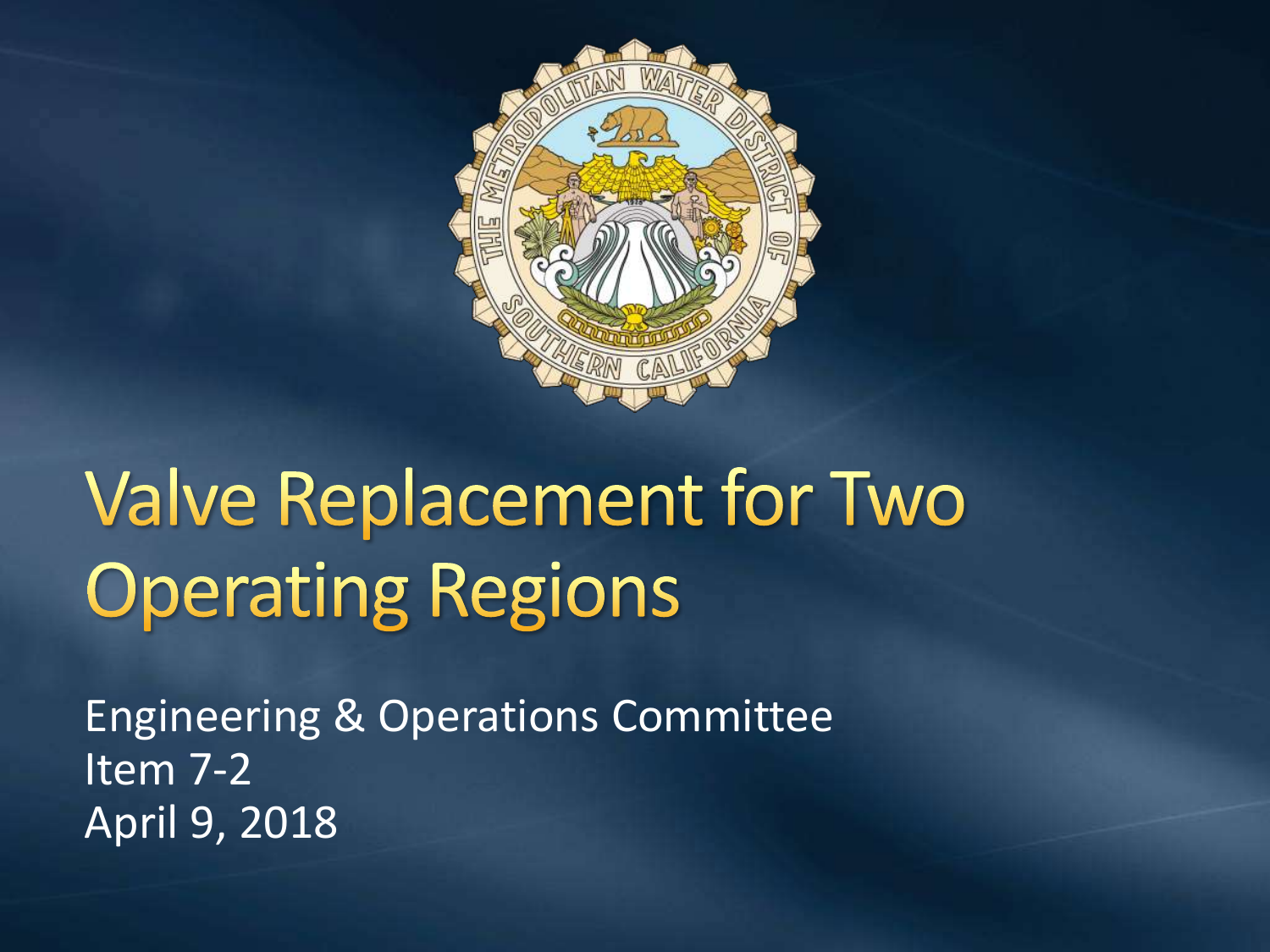### **Current Action**

- Appropriate \$1,700,000
- Authorize design & procurement to replace valves within the Orange County & Riverside/ San Diego County operating regions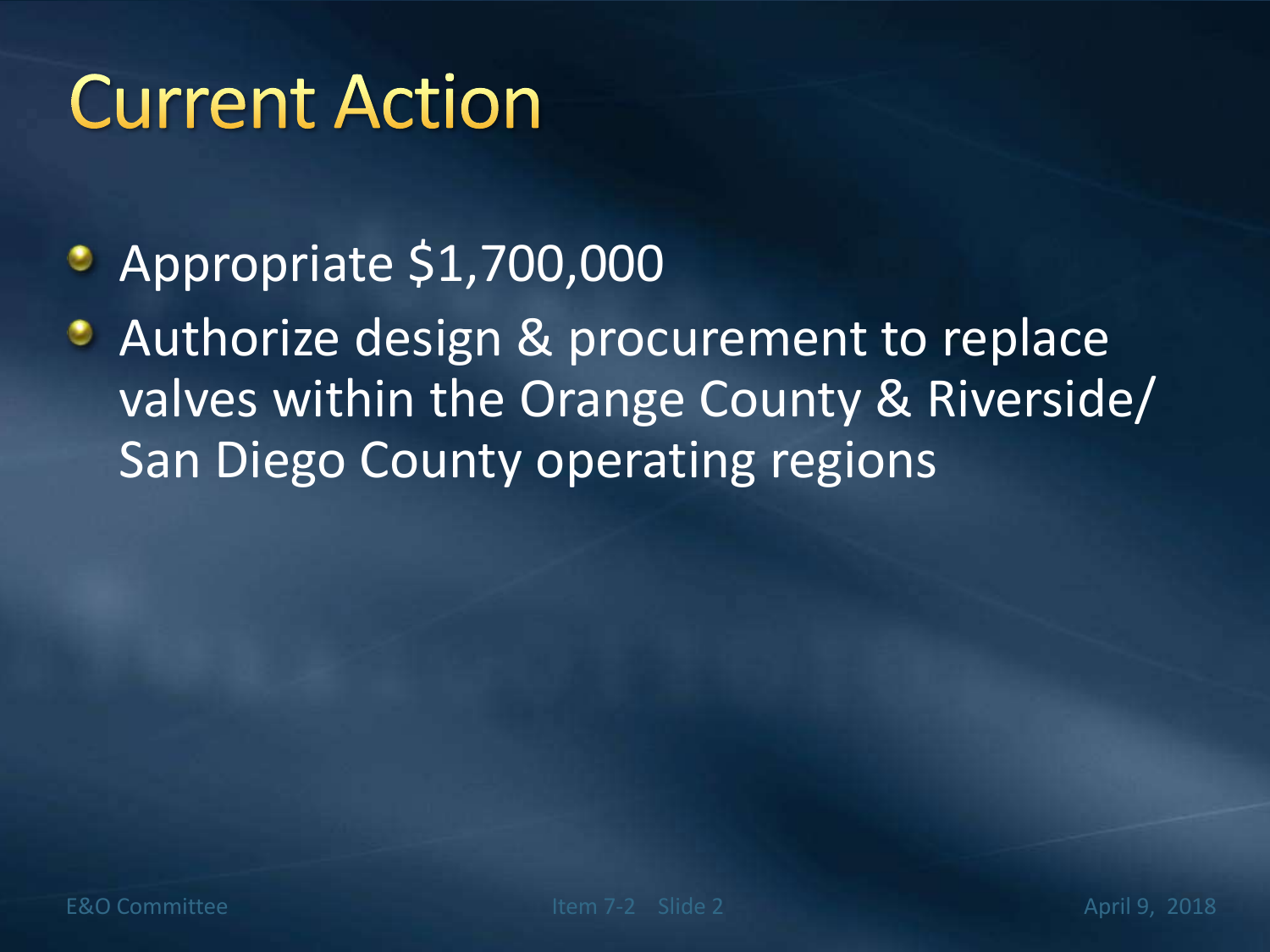# **Distribution System**

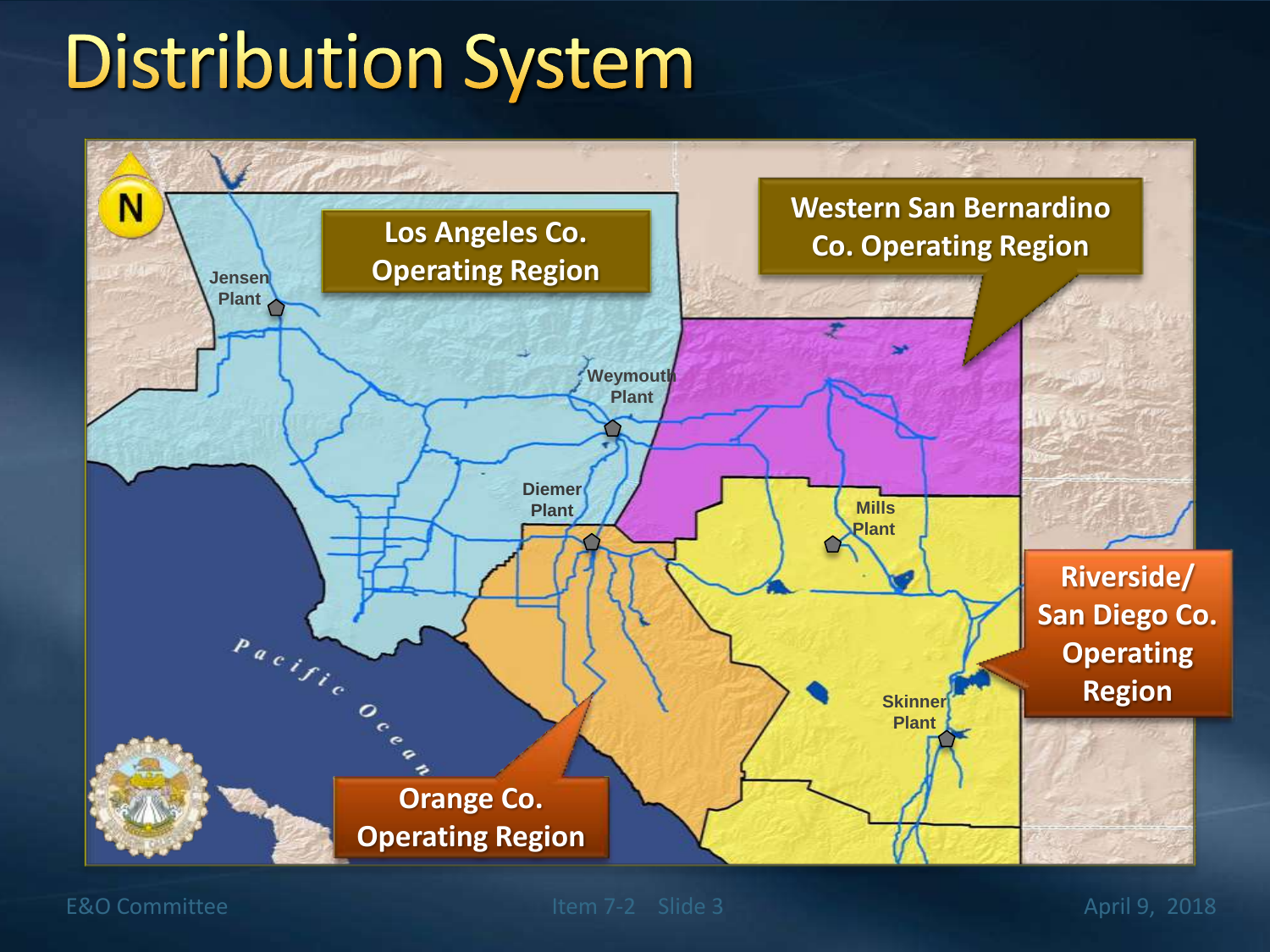# **Background**

**Two operating regions** 

- **C** Feeders placed into service between 1955 & 1989
- Approximately 90 deteriorated valves, 1 to 12 inches in diameter
- Valve types
	- Air release/vacuum valves
	- <sup>o</sup> Isolation valves: globe, plug & butterfly
- **•** Future action will address other operating regions



**4 & 12-inch plug valves**

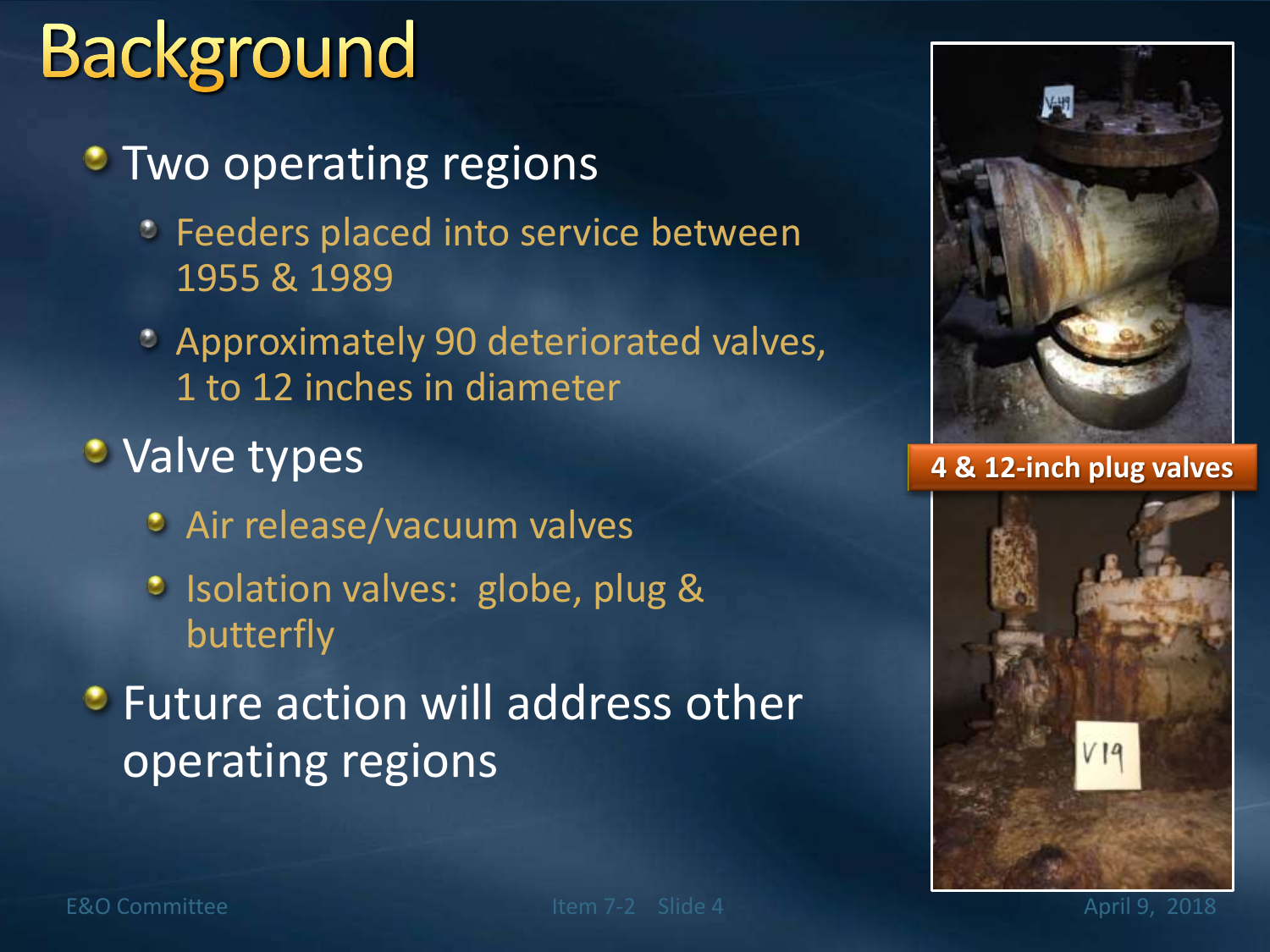### **Planned Improvements**

- **Replace 90 isolation & air release/vacuum valves,** 1 to 12 inches in diameter
- **Relocate 2 air release/vacuum valves from** manholes to above-ground cabinets
- **Procure 30 spare valves**



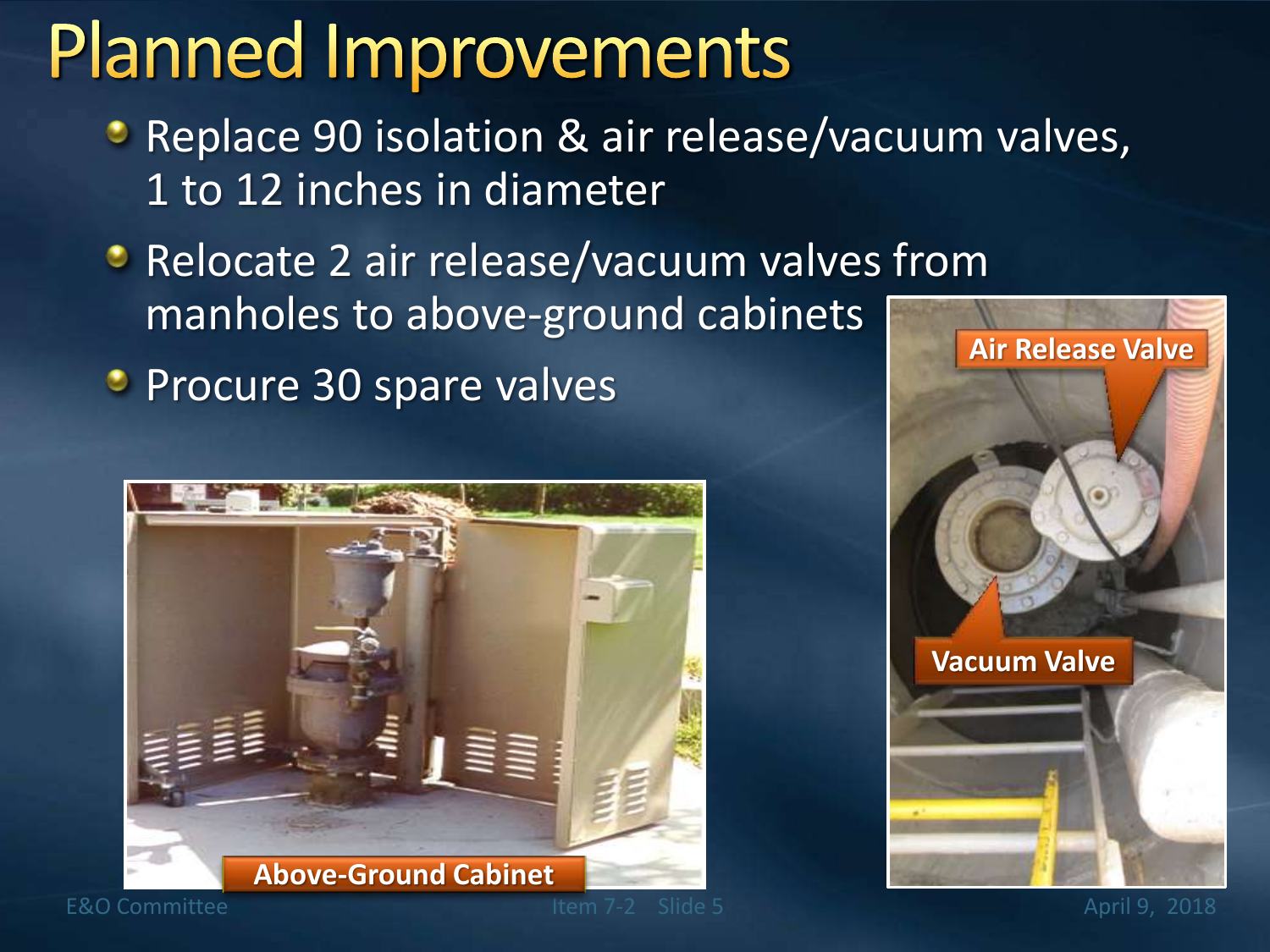## **Scope of Work**

- **Procurement of 120 valves via multiple contracts** 
	- Total cost of valves estimated to be \$921,000
	- Contracts anticipated to be less than \$250,000
		- <sup>3</sup> If a procurement contract exceeds \$250,000, staff will return to Board for award
- **Preparation of drawings & specifications for const.** contract
- **Local agency permitting & shutdown planning**
- **Development of const. cost estimate**
- **Receipt of bids for multiple contracts**
- All work performed by Metropolitan staff

E&O Committee Item 7-2 Slide 6 April 9, 2018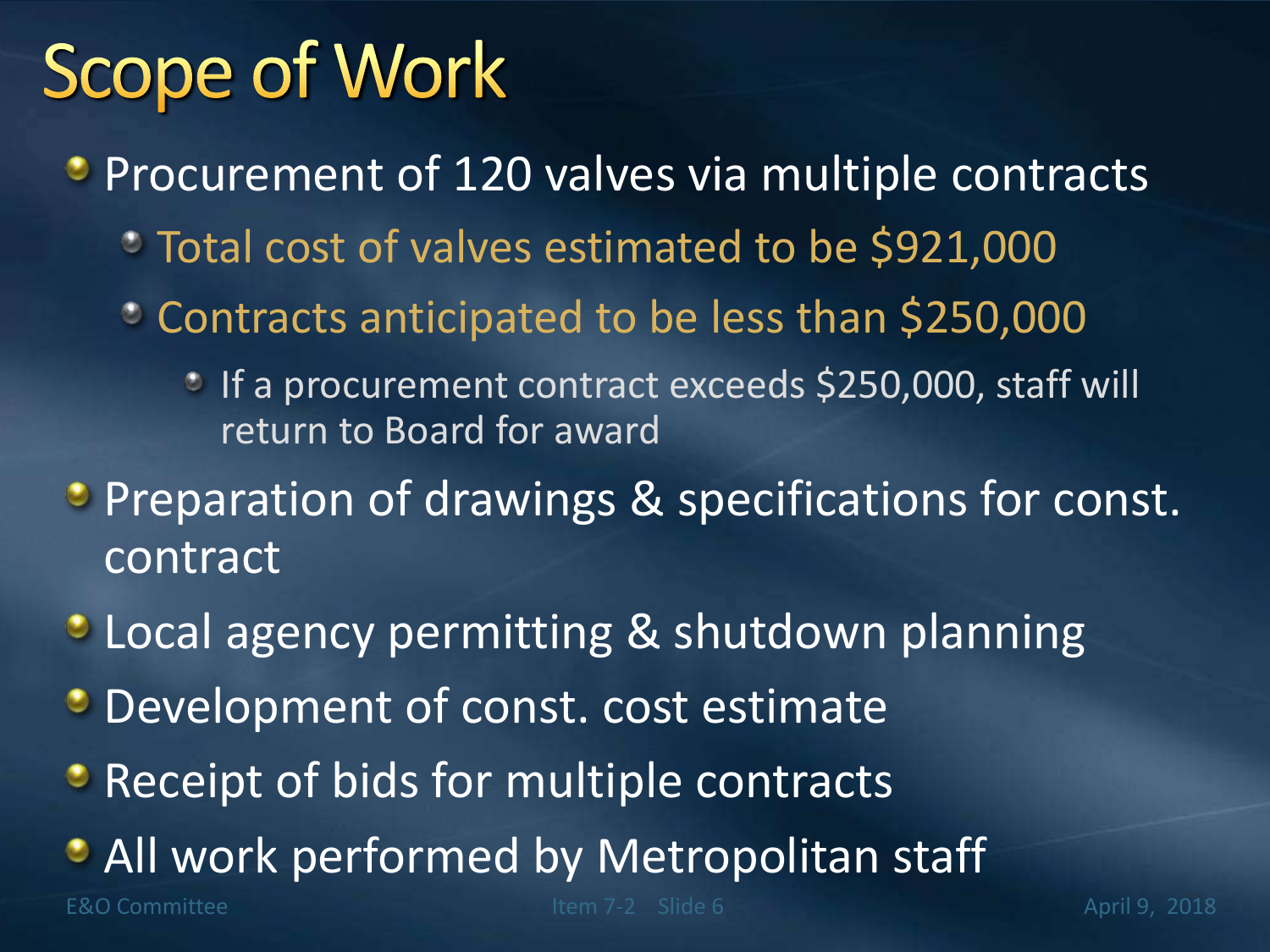### **Requested Funds**

| Labor                        |             |
|------------------------------|-------------|
| <b>Field investigations</b>  | 69,000      |
| Design                       | 380,000     |
| Bidding, permitting, PM      | 194,000     |
| <b>Submittals review</b>     | 28,000      |
| <b>Procurement contracts</b> | 921,000     |
| <b>Remaining budget</b>      | 108,000     |
| <b>Total</b>                 | \$1,700,000 |

Total est. project cost for both regions is \$3.2 M to \$3.8 M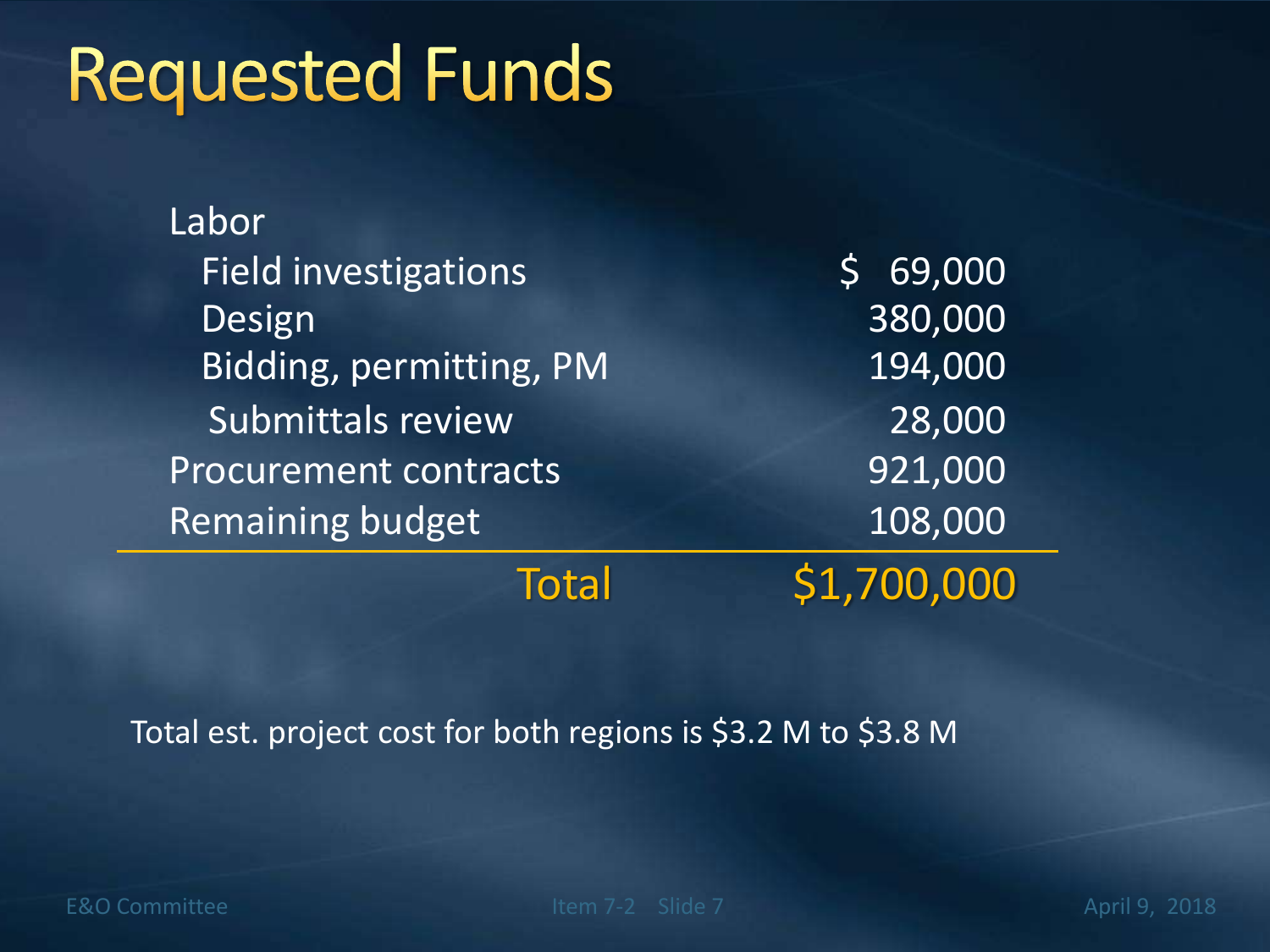# Schedule







E&O Committee Item 7-2 Slide 8 April 9, 2018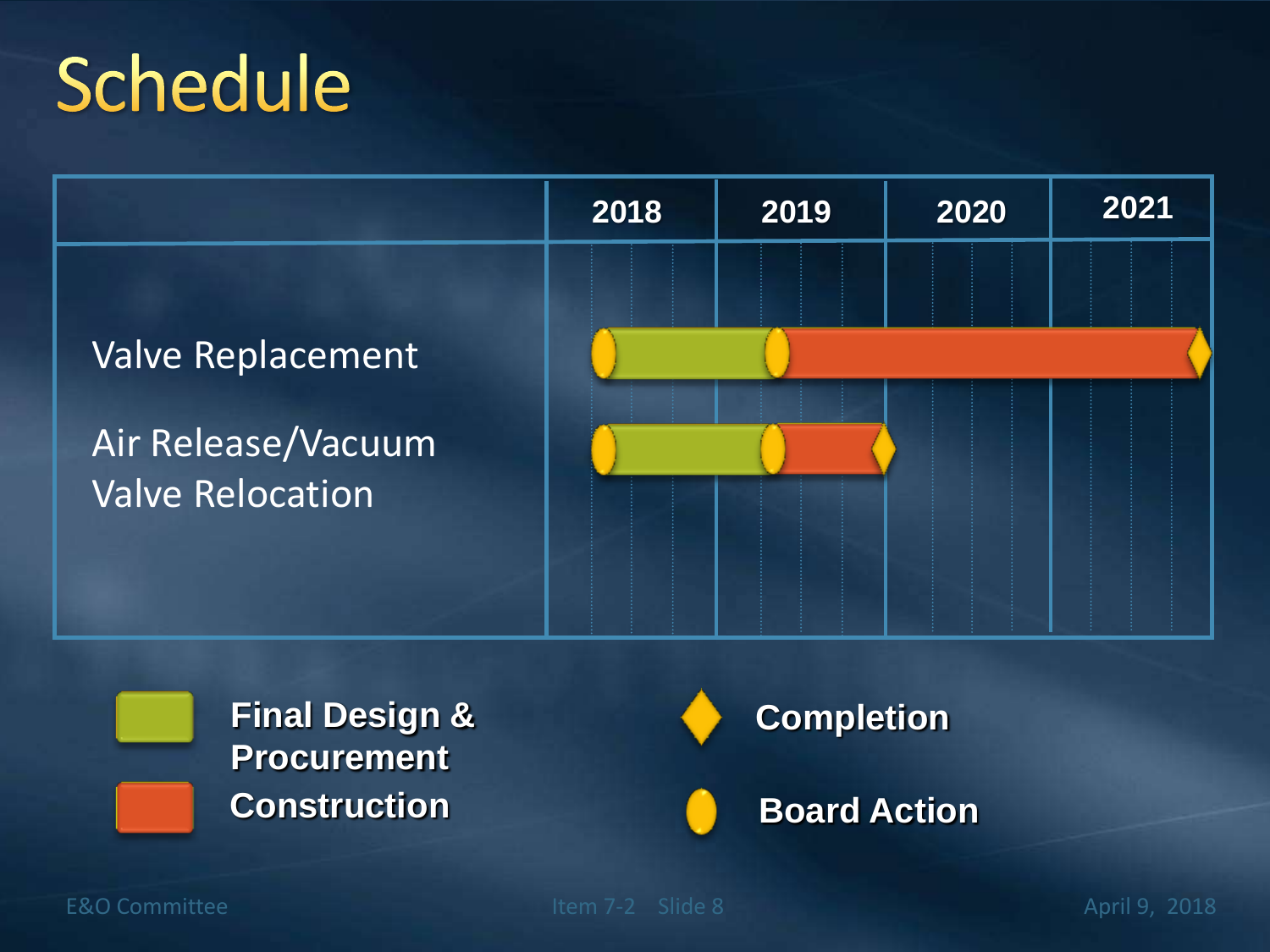# **Board Options**

#### • Option #1

- Adopt CEQA determination that the proposed action is categorically exempt
- Appropriate \$1,700,000
- Authorize design to replace valves within the Orange O County & Riverside/San Diego County operating regions

#### Option #2

Do not proceed with the valve replacement at this time $\bullet$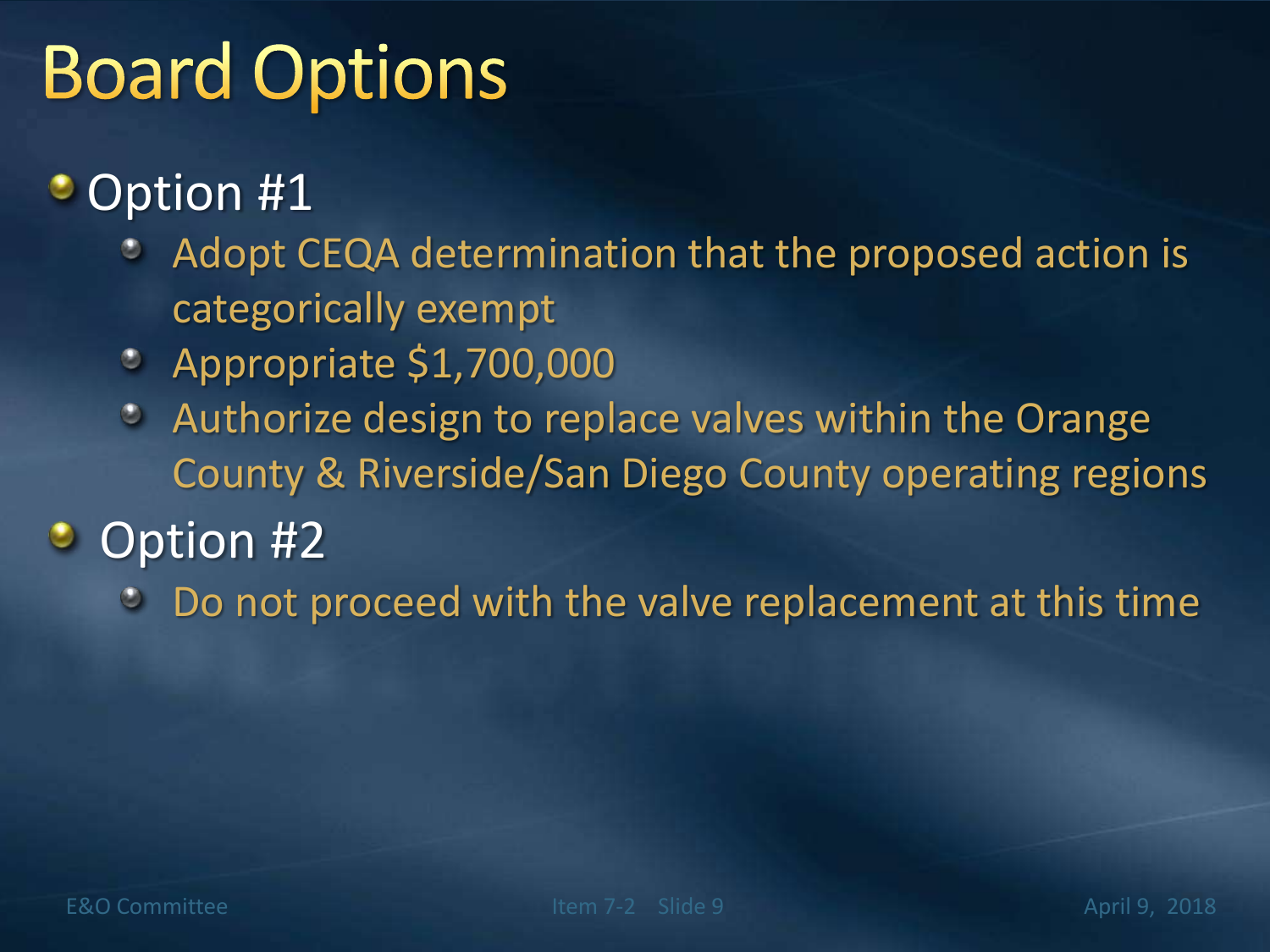# **Staff Recommendation**

**Option #1**